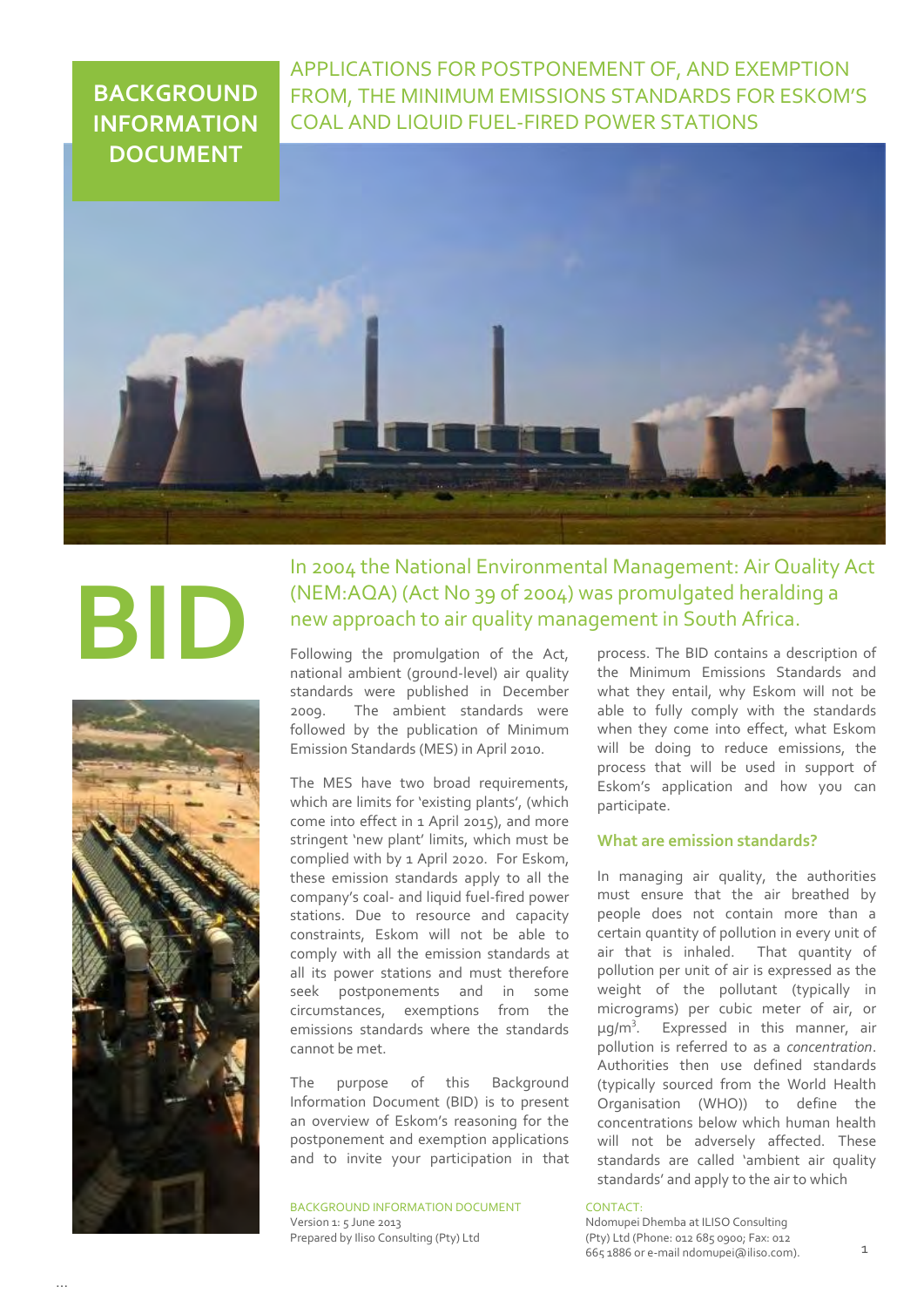people (and the environment) are exposed (in contact with or breathed). Ambient air quality standards were published in South Africa in December 2009 (**Annexure 1**).

In order to manage ambient air quality, the authorities must obviously control the pollution that is emitted into the atmosphere (atmospheric emissions). To do so, maximum allowable emissions are typically prescribed and in South Africa these have been translated into law as Minimum Emission Standards (MES). The MES are also expressed as concentrations but because the concentrations are greater where they are emitted (before they are diffused through the atmosphere), the standards are expressed in mg/m<sup>3</sup>. These concepts are illustrated schematically in **Figure 1**.

comply with the 'new plant' standards. In terms of the legislation Eskom will need to ensure that the power stations do not emit more than the values shown in **Table 1**.

**Table 1: Summary listing of the MES that will apply for the three primary emissions from Eskom's coal- and liquid fuel-fired power stations (in mg/m<sup>3</sup> ).**

| <b>MES</b> | РM  | SO <sub>2</sub> | $NO_{x}$ |
|------------|-----|-----------------|----------|
| 2015       | 100 | 3500            | 1100     |
| 2020       |     | 500             | 750      |

# **What will Eskom need to do to comply with the MES?**

Eskom will need to modify its existing power stations to comply with the MES

will be required. The first of these will be installing low  $NO_x$  burners in the power stations that do not yet have them and secondly, optimising the performance of low NO<sub>v</sub> burners where these are already installed. In some cases the low  $NO_x$  burners will also need to be supplemented with over-fire air. In essence these technologies either reduce flame temperature or provide less oxygen, both of which limit the formation of  $NO_{x}$ .

# *Sulphur dioxide (SO2)*

Eskom's existing operational power stations have no direct form of SO<sub>2</sub> control so emissions are a function of the sulphur content of the coal. Flue gas desulphurisation (FGD) is the only technology that can be used for SO<sub>2</sub>



**Figure 1: Schematic illustration of the difference between emission and ambient standards.**

# **Box 1: Difference between μg and mg**

Grams are a measure of mass (defined as the quantity of matter in an object). The kilogram (kg) is the best-known unit of measure of mass where there are then 1000 grams (g) in a kg. Similarly there are a 1000 milligrams (mg) in a g and 1000 micrograms (μg) in a mg.

The MES have two commencement timelines. The first of these is in April 2015 by which time all industrial operations that emit atmospheric pollution must be able to comply with a series of 'existing plant' emission limits. For Eskom's power stations the key pollutants are particulate matter (PM, mainly ash), sulphur dioxide  $(SO<sub>2</sub>)$  and nitrogen oxides  $(NO_x)$ . The second timeline is April 2020 by which time all Eskom's power stations will have to

with different technologies being used for the different pollutants. The technology options are detailed below for each of the three primary pollutants.

## *PM emissions*

Most Eskom coal-fired Power Stations are already fitted with electrostatic precipitators (ESPs) that remove fly ash (including PM) from the emissions. The newer power stations in the fleet may be able to achieve the MES by having the ESPs optimised, but for the other power stations new fabric filter plants (FFPs) would need to be installed. The FFPs have generally higher removal efficiencies than the ESPs, as they provide a physical (fabric) barrier to the fly ash.

# *Nitrogen oxides (NOx)*

In order to reduce  $NO_x$  emissions to meet the MES, several interventions control given the size of Eskom's power stations and the MES. FGD is based on passing combustion emissions through alkaline water. There are two types of FGD, namely wet and semi-dry with the former having higher capital but lower running cost implications and the latter having relatively lower capital but higher running cost implications.

# **So what is the problem then?**

# *Power station emissions do not harm human health*

Previous modeling studies and air quality monitoring shows that in most cases, power station emissions contribute very little to ambient pollution levels, or there is compliance with ambient air quality limits, especially in areas where people live. An exemption or postponement of the Minimum Emission Standards will thus not result in harm to human health.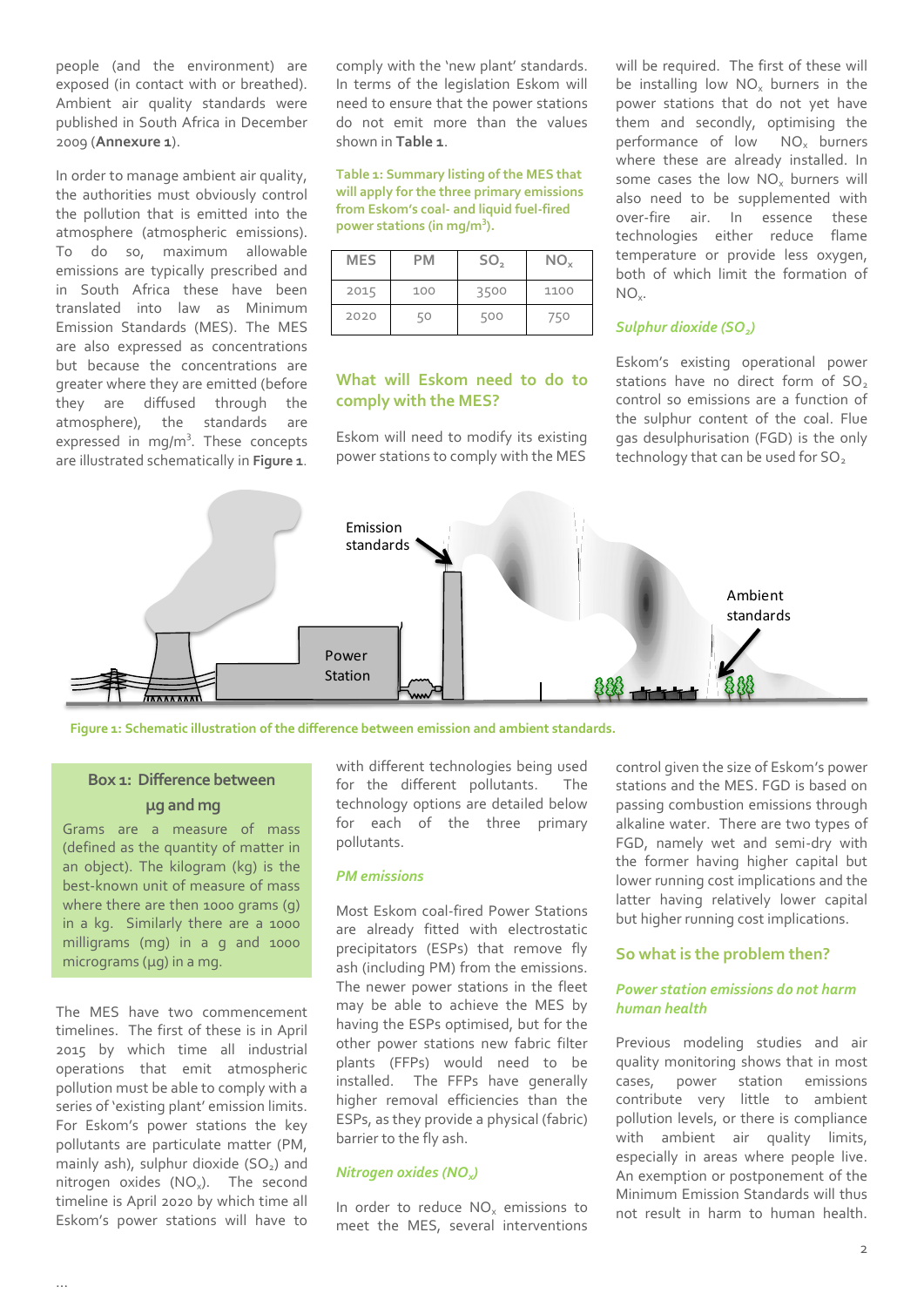This will be re-assessed in the Atmospheric Impact Report.

# *Water availability*

South Africa is a water scarce country and coal-fired power stations require significant amounts of water where 'wet' cooling is used. The country simply does not have enough water to allow further wet cooled stations and so the two newest power stations (Medupi and Kusile) will be dry cooled. FGD is an effective form of SO<sub>2</sub> control but it requires significant quantities of water. In rough terms a wet cooled power station uses about 15 times the water required for dry cooling which is why the Department of Water Affairs has prescribed that all new power stations in South Africa are to be drycooled.

FGD retrofits on all power stations would mean an additional 70 million cubic metres of water per annum, in water use, which increases Eskom's total water consumption by about 20%. Given that most of South Africa's currently available water (yield) has already been allocated, there is little additional supply and even if the water was available it is questionable whether FGD would be the best use of a very scarce resource.

### *Phasing the retrofits*

To meet the MES Eskom will need to install additional emissions control equipment at their various power stations. This is less of a problem for the 2015 MES because most of the power stations (although not all) will be able to comply with the 2015 MES. The problem becomes more acute for the 2020 MES where all of the power stations will need to have new emissions control equipment installed (or retrofitted) to meet the required limits. In order to retrofit Eskom needs to 'switch off' units at their power stations. Switching off units means reducing the overall electricity supply and if there is inadequate spare capacity in the system, switching off units means the possible interruption of electricity supply to certain areas and 'load shedding'. To provide some perspective, a retrofit requires that a unit be offline for some 150 days. In order to meet the MES by 2020, at least 2 units a year per power station

(not before 2017) will need to be retrofitted resulting in approximately 14% of the coal fired fleet being offline, between 2017 and 2019.

### *The cost*

Preliminary calculations indicate that the capital costs for full compliance with the MES are some R210 billion with significant increases also in operating costs. These costs will impact significantly on the electricity tariff, and the affordability of the tariff increase by the consumer is questionable.

### **Box 2: What is meant by a 'unit'?**

 Most of South Africa's power stations are modular in nature and made up of a series of individual electricity generating units. The larger power stations are typically made up of 6 generating units with each unit generating 600 MW of electricity and the whole power station then generating 3600 MW (6 x 600 MW). These power stations are colloquially referred to as 'sixpacks'. When maintenance is done, it is possible to take individual units off line rather than having to shut down the whole power station.



**Figure 2: Map showing the geographical locations of the various power stations referred to in this document, notably Tables 2 and 3.**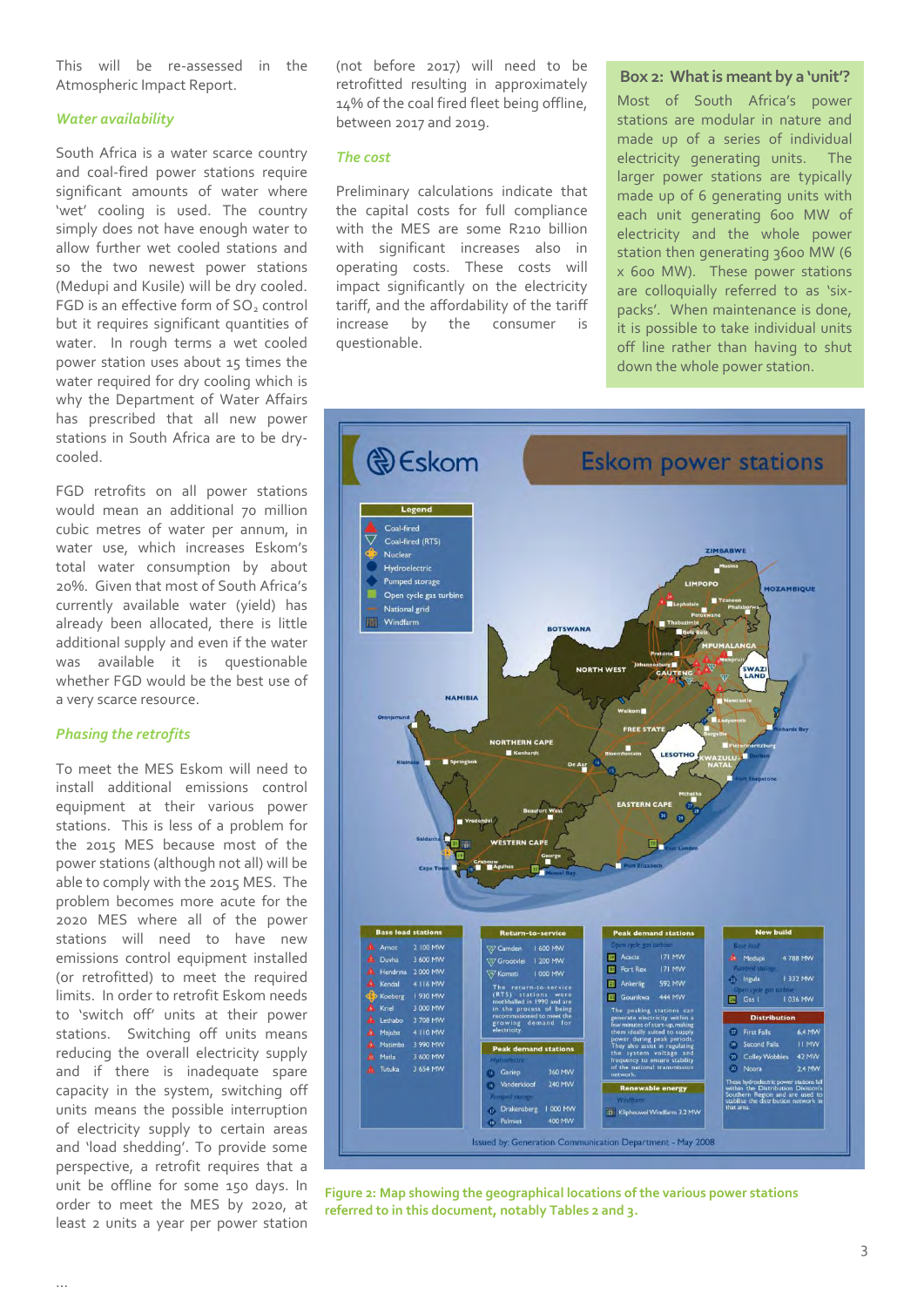# *Variability of emissions*

 Emissions from coal-fired power stations vary over time because the ash content, sulphur content and combustion properties of the coal vary. As a result, average emissions need to be 30 to 40% lower than the emission limit in order to ensure compliance with the emission limit under all normal operating conditions. There are several cases in which average emissions comply with the Minimum Emission Standard, but worst case emissions do not, and in such cases postponements or exemptions need to be applied for.

In summary Eskom's actions in respect of postponement or exemption are where:

- 1. Eskom will be able to comply with the MES but not within the required time periods. In these circumstances Eskom will be applying for *postponement* of the MES.
- 2. Water (and possibly reagent) cannot be sourced for FGD then there is no other way of materially controlling SO<sub>2</sub> emissions so that they will comply with the MES. In these circumstances, Eskom will apply for *exemption* from the MES.
- 3. For some of the older power stations, which will be decommissioned, it does not make economic sense to retrofit where the retrofit will only operate for a few years before the power station is shut down. In these circumstances Eskom will apply for *exemption* from the MES.

The various postponements and exemptions are summarised per power station in the section that follows.

# **Which power stations are affected and how?**

In **Table 2**, the projected compliance with the 2015 and 2020 MES is summarised for each of the coal and liquid-fuel-fired power stations in the Eskom fleet. It can be seen from the table that there will be a relatively high degree of compliance with the 2015 MES but that compliance with the 2020 MES will be far more challenging. As a function of the degree to which

**Table 2: Summary listing of projected compliance of Eskom's coal- and gas-fired power stations with the 2015 and 2020 MES. Note that WC=will comply, MNC=might not comply and WNC=will not comply. The locations of the power stations can be seen in Figure 2.**

|                      | Pollutant       |                 |                 |            |                 |                 |
|----------------------|-----------------|-----------------|-----------------|------------|-----------------|-----------------|
| Power station        | 2015 Compliance |                 | 2020 Compliance |            |                 |                 |
|                      | <b>PM</b>       | NO <sub>x</sub> | SO <sub>2</sub> | <b>PM</b>  | NO <sub>x</sub> | SO <sub>2</sub> |
| Kusile               | <b>WC</b>       | <b>WC</b>       | <b>WC</b>       | <b>WC</b>  | <b>WC</b>       | <b>WC</b>       |
| Medupi               | <b>WC</b>       | <b>WC</b>       | <b>MNC</b>      | <b>WC</b>  | <b>WC</b>       | <b>WNC</b>      |
| Majuba               | <b>WC</b>       | <b>WNC</b>      | <b>WC</b>       | <b>WC</b>  | <b>WNC</b>      | <b>WNC</b>      |
| Matimba              | <b>WC</b>       | <b>WC</b>       | <b>MNC</b>      | <b>WNC</b> | <b>WC</b>       | <b>WNC</b>      |
| Kendal               | <b>WC</b>       | <b>WC</b>       | <b>WC</b>       | <b>WNC</b> | <b>WC</b>       | <b>WNC</b>      |
| Lethabo              | <b>MNC</b>      | <b>WC</b>       | <b>WC</b>       | <b>WNC</b> | <b>WNC</b>      | <b>WNC</b>      |
| Duvha U1-3           | <b>WC</b>       | <b>WC</b>       | <b>WC</b>       | <b>WC</b>  | <b>WNC</b>      | <b>WNC</b>      |
| Duvha U4-6           | <b>WC</b>       | <b>WC</b>       | <b>WC</b>       | <b>WNC</b> | <b>WNC</b>      | <b>WNC</b>      |
| Matla                | <b>WNC</b>      | <b>WNC</b>      | <b>WC</b>       | <b>WNC</b> | <b>WNC</b>      | <b>WNC</b>      |
| Tutuka               | <b>WNC</b>      | <b>MNC</b>      | <b>WC</b>       | <b>WNC</b> | <b>WNC</b>      | <b>WNC</b>      |
| Kriel                | <b>WNC</b>      | <b>WNC</b>      | <b>WC</b>       | <b>WNC</b> | <b>WNC</b>      | <b>WNC</b>      |
| Arnot                | <b>WC</b>       | <b>WC</b>       | <b>WC</b>       | <b>WC</b>  | <b>WNC</b>      | <b>WNC</b>      |
| Hendrina             | <b>WC</b>       | <b>WNC</b>      | <b>WC</b>       | <b>WC</b>  | <b>WNC</b>      | <b>WNC</b>      |
| Camden               | <b>WC</b>       | <b>WNC</b>      | <b>MNC</b>      | <b>WNC</b> | <b>WNC</b>      | <b>WNC</b>      |
| Grootvlei            | <b>WNC</b>      | <b>MNC</b>      | <b>MNC</b>      | <b>WNC</b> | <b>WNC</b>      | <b>WNC</b>      |
| Komati               | <b>WC</b>       | <b>WNC</b>      | <b>WC</b>       | <b>WNC</b> | <b>WNC</b>      | <b>WNC</b>      |
| Ankerlig - all units | <b>WC</b>       | <b>WC</b>       | <b>WC</b>       | <b>WC</b>  | <b>WC</b>       | <b>WC</b>       |
| Gourikwa - all units | <b>WC</b>       | <b>WC</b>       | <b>WC</b>       | <b>WC</b>  | <b>WC</b>       | <b>WC</b>       |
| Port Rex - all units | <b>WC</b>       | <b>WC</b>       | <b>WC</b>       | <b>WC</b>  | <b>WNC</b>      | <b>WC</b>       |
| Acacia - all units   | <b>WC</b>       | <b>WC</b>       | <b>WC</b>       | <b>WC</b>  | <b>WNC</b>      | <b>WC</b>       |

compliance can be assured, Eskom's proposed postponement and exemption applications are summarised in **Table 3**.

# **How will Eskom motivate for a postponement or an exemption?**

The specific legal requirements that govern postponement and exemption applications are listed in **Annexure 2**. In response to those legal requirements Eskom will need to provide details on the constraints that prevent the MES from being met within the required time period or at all (as described above). In addition the NEM:AQA requires that an Atmospheric Impact Report (AIR) must be prepared in support of a postponement or exemption application. Eskom will commission independent air quality specialists to prepare AIRs for each of the applications.

# **What will be in the AIRs?**

For the authorities to decide on postponement or exemption applications in respect of the MES,

they must understand the ambient air quality implications of the request to postpone or even exempt certain emissions from complying with the MES. As such the AIRs will provide an assessment of how ambient air quality is likely to be affected by Eskom's proposed delays in meeting the MES

# **Box 3: Wet-cooling versus dry-cooling**

The 'power' in a power station is derived by converting water in liquid phase to steam. As the water turns to steam it expands rapidly and that provides the power to rotate turbines, which then generate electricity. That steam then has to be returned to liquid phase and this means that power stations must have large cooling facilities. The older generation power stations use water in large cooling towers to effect that cooling (wet cooling) but the new power stations use banks of fans that cool with air (dry cooling). With dry cooling significant quantities of water are saved but there is an efficiency cost in that electricity has to be used to drive the fans.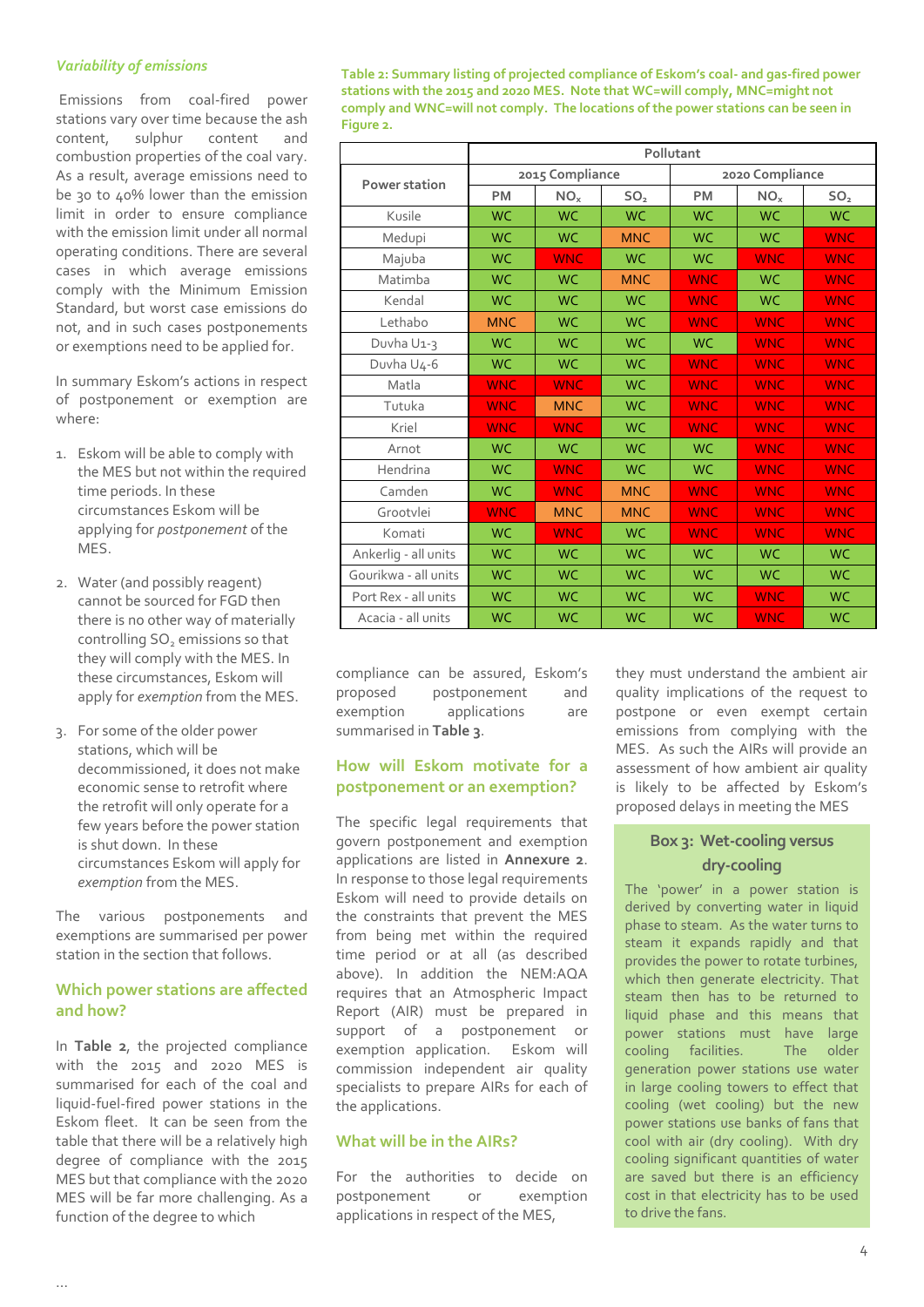**Table 3: Summary listing of the postponements and exemptions for which Eskom plans to apply. '15 and '20 refer to the 2015 and 2020 MES, respectively. The locations of the power stations are shown in Figure 2.**

| Power station        | <b>PM</b>         | NO <sub>x</sub>             | SO <sub>2</sub>   |
|----------------------|-------------------|-----------------------------|-------------------|
| Kusile               |                   |                             |                   |
| Medupi               |                   |                             | Postpone '15 &'20 |
| Majuba               |                   | Exempt '15 & ' 20           | Exempt '20        |
| Matimba              | Postpone '20      |                             | Exempt '15 & ' 20 |
| Kendal               | Postpone '20      |                             | Exempt '20        |
| Lethabo              | Postpone '20      | Exempt '20                  | Exempt '20        |
| Duvha U1-3           |                   | Exempt '20                  | Exempt '20        |
| Duvha U4-6           | Postpone '20      | Exempt '20                  | Exempt '20        |
| Matla                | Postpone '15 &'20 | Exempt '15 & '20            | Exempt '20        |
| Tutuka               | Postpone '15 &'20 | Exempt '15 & '20            | Exempt '20        |
| Kriel                | Postpone '15 &'20 | Exempt '15 & '20            | Exempt '20        |
| Arnot                |                   | Exempt '15 & '20            | Exempt '20        |
| Hendrina             |                   | Exempt '15 & '20            | Exempt '20        |
| Camden               | Exempt '20        | Postpone '15, Exempt<br>120 | Exempt '20        |
| Grootvlei            | Postpone '15      | Exempt '20                  | Exempt '20        |
| Komati               | Exempt '20        | Exempt '15 & '20            | Exempt '20        |
| Ankerlig - all units |                   |                             |                   |
| Gourikwa - all units |                   |                             |                   |
| Port Rex - all units |                   | Exempt '20                  |                   |
| Acacia - all units   |                   | Exempt '20                  |                   |

(postponement) or an inability to meet the MES at all (exemption). Atmospheric dispersion modelling will be used to predict ambient air quality and this will be assessed in combination with reviews of ambient air quality monitoring data to ascertain how emissions from the various power stations influence ambient air quality.

A key component of the assessment will be ascertaining how compliance with the ambient air quality standards will be affected by the delayed implementation of the MES or not meeting the MES at all. If either results in the ambient air quality standards being exceeded then that will have significant implications for decisionmaking. Where there is a risk of the AAQS being exceeded it will be necessary to determine under what circumstances the AAQS will be exceeded and the length of time for which the standard will be exceeded. It is very important to note that a key assumption underpinning the preparation of the AIRs is that the

AAQS are adequately protective of human health and the environment. It is not intended to conduct detailed health or environmental risk assessments in the AIRs, only to ascertain how the AAQS will be affected by the proposed delay in meeting the MES or not meeting the MES at all.

# **Box 4: What is atmospheric dispersion modelling?**

Emissions into the atmosphere are diffused and transported (or dispersed) as a function of various atmospheric processes such as turbulence and wind velocity. Atmospheric dispersion modelling simulates those atmospheric processes in order to predict the ambient concentrations of the emission in question. There are various modelling approaches but the one that will be used for the AIRs is a so-called 'puff' model. Puff models take a 'puff' of pollution and then disperse that puff through the atmosphere as a function of the state of the atmosphere when the puff is emitted.

The air quality consultants are also required to submit a modelling plan to the authorities, which must be consistent with the modelling guidelines issued by the Department of Environmental Affairs. The modelling plan is also available for review where stakeholders have such an interest. It should be noted that the dispersion modelling will only include emissions from the individual Eskom Power Stations and not emissions from other sources. Background ambient air quality concentrations (viz. the ambient concentrations that occur as a result of all possible sources) will be determined, however, so that the Eskom emissions are not considered in isolation of other emissions.

# **What about stakeholder involvement?**

Stakeholder consultation is a key component of the postponement and exemption application process. Two rounds of consultation are being planned as part of the process. The first round of consultation will see the contents of this BID being presented in various public engagements and opportunity created for comments and questions to be raised on the proposed approach to preparing the applications.

The second round of consultation will see the applications themselves together with the AIRs being made available for stakeholder review and comment. That second round will also see a series of public engagements at the same venues used for the first round of consultation. It is important to note that stakeholders can comment on individual applications (viz per power station) or across the board as they see fit.

Public meetings will be held in the following centres:

- Lephalale;
- eMalahleni;
- Standerton;
- Vanderbijl Park;
- East London; and,
- Johannesburg.

Contact: Ndomupei Dhemba at ILISO Consulting (Pty) Ltd (Phone: 012 685 0900; Fax: 012 665 1886 or e-mail ndomupei@iliso.com).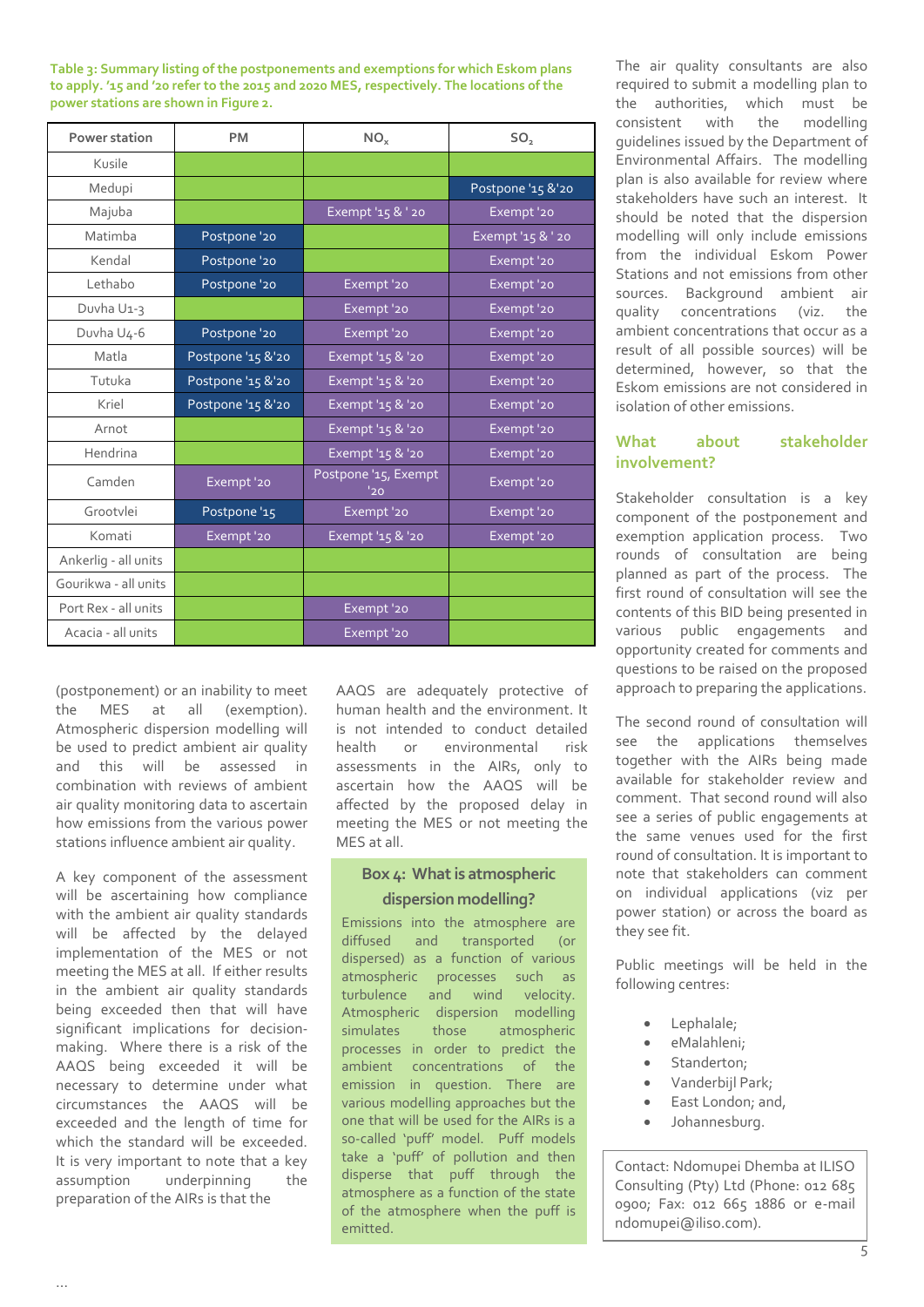### *3.1 National Ambient Air Quality Standards for Sulphur Dioxide (SO2)*

| Averaging<br>Period                                                        | Concentration                        | Frequency of<br>Exceedence | Compliance Date |  |
|----------------------------------------------------------------------------|--------------------------------------|----------------------------|-----------------|--|
| 10 minutes                                                                 | 500 $\mu$ g/m <sup>3</sup> (191 ppb) | 526                        | Immediate       |  |
| 1 hour                                                                     | $350 \mu g/m^3 (134 \text{ ppb})$    | 88                         | Immediate       |  |
| 24 hours                                                                   | $125 \mu g/m^3 (48 \text{ pb})$      |                            | Immediate       |  |
| 1 year                                                                     | 50 $\mu$ g/m <sup>3</sup> (19 ppb)   | O                          | Immediate       |  |
| The reference method for the analysis of sulphur dioxide shall be ISO 6767 |                                      |                            |                 |  |

### *3.2 National Ambient Air Quality Standards for Nitrogen Dioxide (NO2)*

| Averaging<br>Period                                                         | Concentration                    | Frequency of<br>Exceedence | Compliance Date |
|-----------------------------------------------------------------------------|----------------------------------|----------------------------|-----------------|
| 1 hour                                                                      | $200 \mu q/m^3 (106 \text{ pb})$ | 88                         | Immediate       |
| 1 year                                                                      | $40 \mu q/m^3 (21 \text{ppb})$   |                            | Immediate       |
| The reference method for the analysis of nitrogen dioxide shall be ISO 7996 |                                  |                            |                 |

### *3.3 National Ambient Air Quality Standards for Particulate Matter (PM10)*

| Averaging<br>Period                                                                                    | Concentration              | Frequency of<br>Exceedence | Compliance Date         |  |
|--------------------------------------------------------------------------------------------------------|----------------------------|----------------------------|-------------------------|--|
| 24 hours                                                                                               | 120 $\mu$ g/m <sup>3</sup> | 4                          | Immediate - 31 Dec 2014 |  |
| 24 hours                                                                                               | $75 \mu q/m^3$             | 4                          | 1 January 2015          |  |
| 1 year                                                                                                 | 50 $\mu$ g/m <sup>3</sup>  | 0                          | Immediate - 31 Dec 2014 |  |
| 1 year                                                                                                 | $40 \mu q/m^3$             |                            | 1 January 2015          |  |
| The reference method for the determination of the particulate matter fraction of suspended particulate |                            |                            |                         |  |
| matter shall be EN 12341                                                                               |                            |                            |                         |  |

### *3.4 National Ambient Air Quality Standards for Ozone (O3)*

| Averaging Period                                                                                            | Concentration                   | Frequency of<br>Exceedence | Compliance Date |  |
|-------------------------------------------------------------------------------------------------------------|---------------------------------|----------------------------|-----------------|--|
| 8 hours (running)                                                                                           | $120 \mu q/m^3 (61 \text{ pb})$ |                            | Immediate       |  |
| The reference method for the analysis of ozone shall be UV photometric method as described in SANS<br>13964 |                                 |                            |                 |  |

### *3.5 National Ambient Air Quality Standards for Benzene (C6H6)*

| Averaging<br>Period                                                                                                             | Concentration                       | Frequency of<br>Exceedence | Compliance Date         |  |
|---------------------------------------------------------------------------------------------------------------------------------|-------------------------------------|----------------------------|-------------------------|--|
| 1 year                                                                                                                          | 10 $\mu$ g/m <sup>3</sup> (3.2 ppb) |                            | Immediate - 31 Dec 2014 |  |
| 1 years                                                                                                                         | $5 \mu g/m^3$ (1.6 ppb)             |                            | 1 January 2015          |  |
| The reference methods for the sampling and analysis of benzene shall either be EPA compendium<br>method TO-14 A or method TO-17 |                                     |                            |                         |  |

### *3.6 National Ambient Air Quality Standards for Lead (Pb)*

| Averaging Period                                                | Concentration              | Frequency of<br>Exceedence | Compliance Date |  |
|-----------------------------------------------------------------|----------------------------|----------------------------|-----------------|--|
| 1 year                                                          | 0.5 $\mu$ g/m <sup>3</sup> |                            | Immediate       |  |
| The reference method for the analysis of lead shall be ISO 9855 |                            |                            |                 |  |

### *3.7 National Ambient Air Quality Standards for Carbon Monoxide (CO)*

| Averaging Period                                                                | Concentration                   | Frequency of<br>Exceedence | Compliance Date |  |
|---------------------------------------------------------------------------------|---------------------------------|----------------------------|-----------------|--|
| 1 hour                                                                          | $30 \,\mathrm{mg/m^3}$ (26 ppm) | 88                         | Immediate       |  |
| 10 mg/m <sup>3</sup> $(8.7$ ppm)<br>8 hour (calculated on<br>1 hourly averages) |                                 | 11                         | Immediate       |  |
| The reference method for analysis of Carbon Monoxide shall be ISO 4224          |                                 |                            |                 |  |

### **ANNEXURE 1**

# **National Environmental Management: Air Quality Act, 2004 (Act No. 39 of 2004)**

# **National Ambient Air Quality Standards**

### *1.0 Definitions*

**"averaging period"** means a period over which an average value is determined.

**"compliance date"** means the date in which compliance with the standard is required.

**"frequency of exceedances"** means a frequency (number/time) related to a limit value representing the tolerated exceedence of that limit value at a specific monitoring location, i.e. if exceedances of limit value are within the tolerances, then there is still compliance with the standard. This exceedances is applicable to a calendar year.

**"limit value"** means a level fixed on the basis of scientific knowledge, with the aim of reducing harmful effects on human health (or the environment (or both)), to be attained within a given compliance period and not to be exceeded once attained.

### *2.0 General*

### 2.1 Reference Conditions

Concentration shall be expressed at a standardized temperature of  $25^{\circ}$ C and a pressure of 101,3 kPa.

2.2 Reference Methods

Where test methods are specified, any other method which can be demonstrated to give equivalent results may be used. Documentary proof of equivalence in the form of test results from a SANAS accredited laboratory or a peer-reviewed report shall be provided. The obligation to provide sufficient proof shall lie with the proponent.

2.3 Ambient air quality measurement requirements

Assessment of all ambient pollutant concentrations shall be conducted in terms of section 5.2.1.3 of the National Framework for Air Quality Management in the Republic of South Africa.